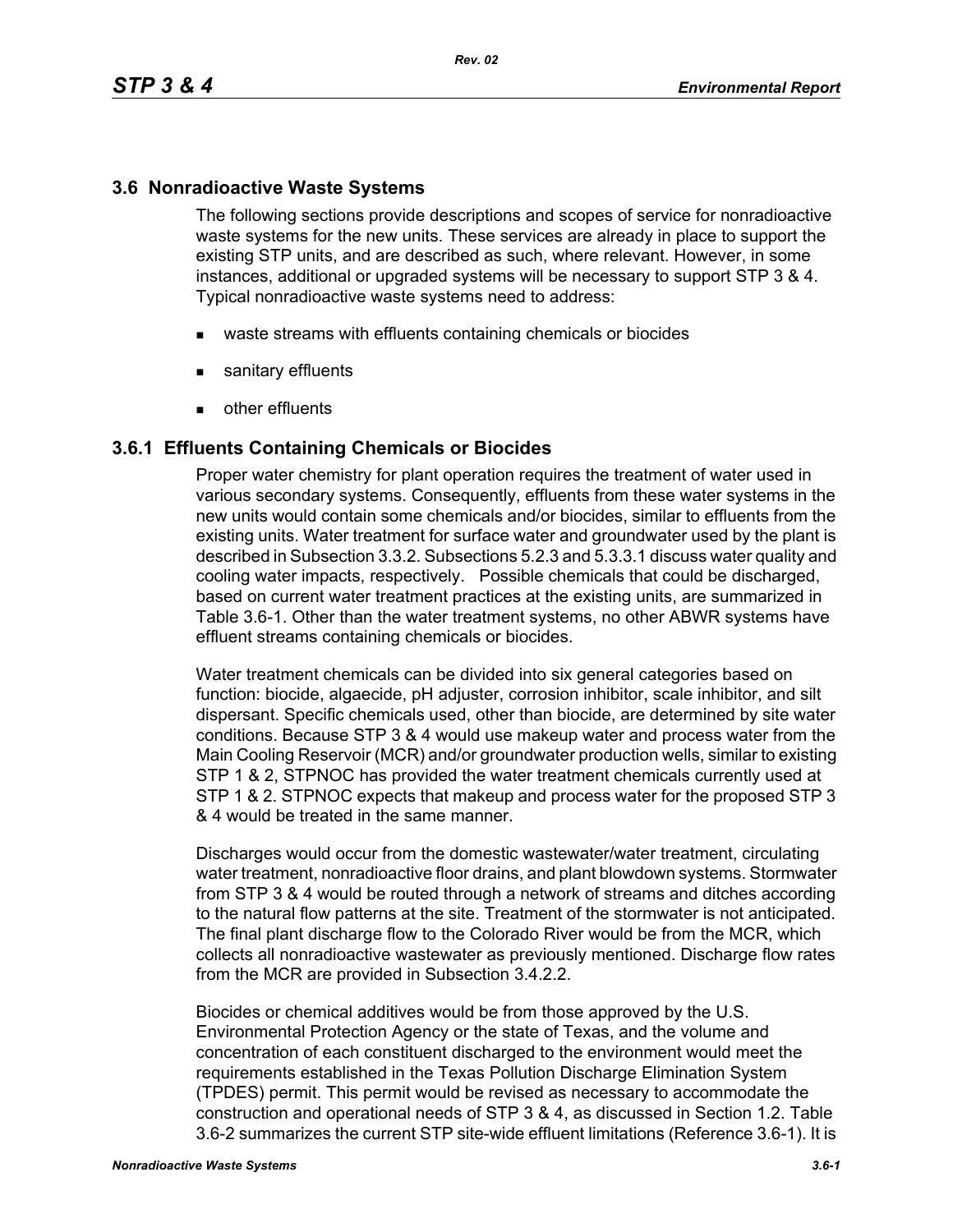anticipated that similar limitations would apply to all proposed outfalls from the new plants, including any new sanitary or other waste treatment outfalls.

# **3.6.2 Sanitary System Effluents**

Currently, STPNOC maintains a private sanitary waste treatment system, in compliance with acceptable industry design standards, the Clean Water Act, and state regulatory authority (through the TPDES permit that dictates the quality of discharges to surface water in the MCR). The waste treatment system is monitored and controlled by trained operators. Two systems are operated. One treatment plant serves the Nuclear Support Center and Nuclear Training Facility (NTF) and is located on the eastern side of the facility (NTF Sanitary Waste Treatment System). The other treatment plant serves the current units and is located on the western side of the facility (West Sanitary Waste Treatment System).

The systems are composed of activated sludge aeration tanks, a clarifier, chlorine contact chamber, and anaerobic digester. Periodically, sludge from this system is disposed by land application on the STP site in accordance with the permit to landapply sewage sludge (Reference 3.6-2). The approximate current rate of sludge land application is 30,000–40,000 gallons per year. It is anticipated that a similar approach to sludge management would be expected with the addition of STP 3 & 4. The effluent from the current sanitary waste systems is monitored for flow, total suspended solids, biological oxygen demand, and minimum chlorine residual before ultimate discharge to the MCR (Reference 3.6-1). Table 3.6-2 summarizes the effluent limitations for these sanitary parameters.

Based on the location of the proposed STP 3 & 4, the West Sanitary Waste Treatment System will be replaced by a new sanitary treatment plant capable of supporting all four units. The plant will be designed to treat approximately 300,000 gallons per day of sanitary waste. The NTF Sanitary Waste Treatment System will be replaced with a new treatment system designed to treat approximately 100,000 gallons per day of sanitary waste. The preexisting outfalls will be used for discharge at both treatment plants. The new sewage treatment systems include a communitor with a bypass screen channel, aeration tanks, final clarifiers, chlorine contact tanks, aerobic digesters, air blowers, froth spray pumps, hypochlorite pumps, and related equipment. The components of the new systems are designed to meet the increased needs during refueling operations when additional people are onsite. (Note: the units may be operated in contact stabilization mode to process the substantially higher waste water flow during outages.) The discharge effluent from the expanded plants, including land application of sludge, would be monitored in accordance with Texas Commission on Environmental Quality (TCEQ) requirements. A new or amended permit would be submitted to TCEQ according to ER Section 1.2. Figure 3.6-1 is a process flow diagram of the sanitary treatment system (for completeness, the potable water treatment process has also been depicted). If there is a need for additional sanitary waste provisions during peak construction (or outage support), approved supplemental means would be employed, including temporary and/or potable systems.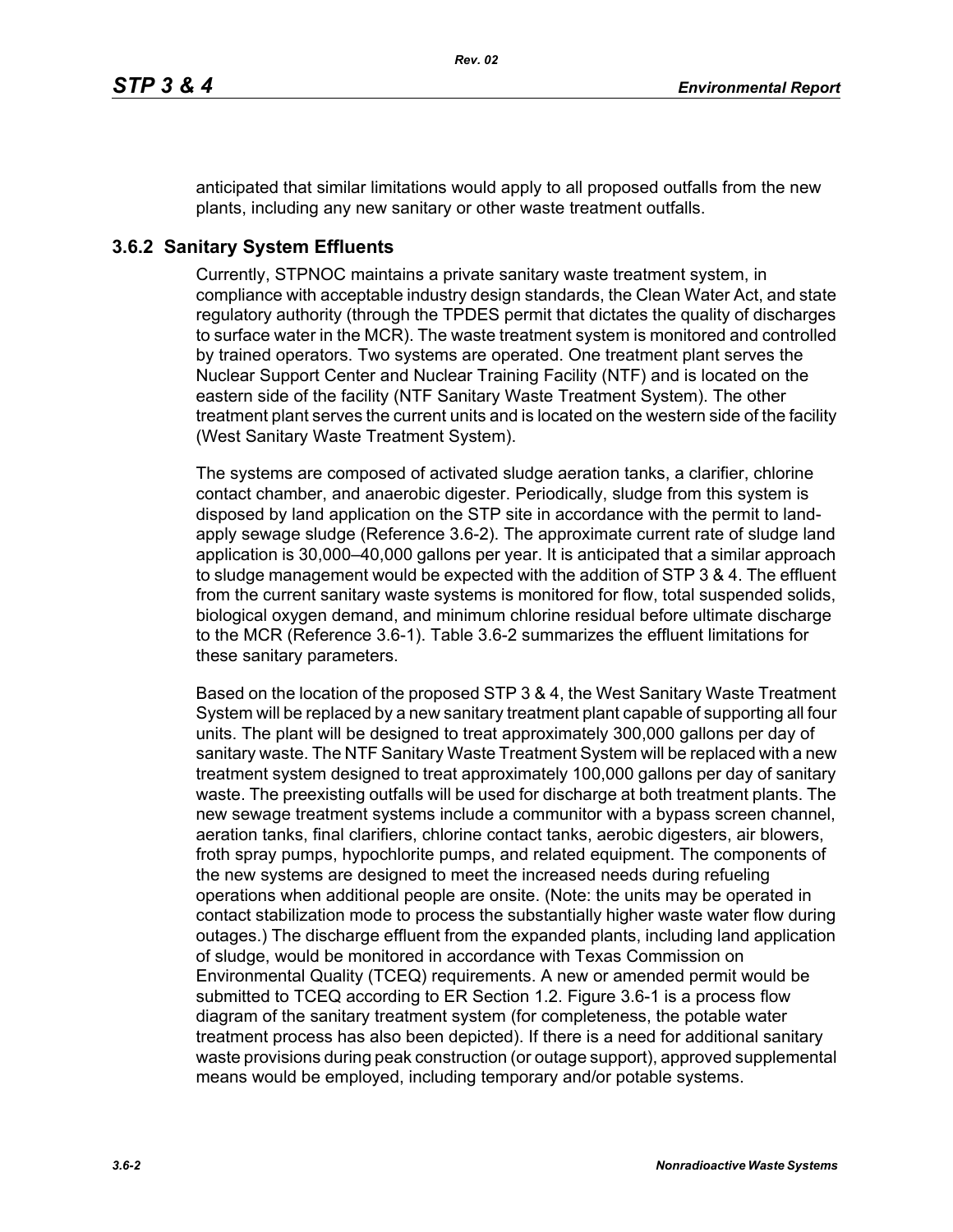## **3.6.3 Other Effluents**

This section describes miscellaneous nonradioactive gaseous, liquid, or solid effluents not addressed in Subsection 3.6.1 or Subsection 3.6.2.

# **3.6.3.1 Gaseous Emissions**

Standby diesel generators and a combustion turbine generator provide reliable backup power to various plant system electric loads, including the control building and turbine building. The diesel generators (three per reactor) are located in the reactor building. The combustion turbine generator is located in the turbine building (one per reactor). The combustion turbine generator also supplies additional power when required. The combustion turbine generator and diesel generators use No. 2 diesel fuel and release permitted gaseous effluents to the air. The auxiliary boilers are electric and do not have gaseous emissions associated with them. Table 3.6-3 describes annual estimated emissions from these sources. Minor emission from diesel-driven fire water pumps is not listed due to the anticipated low levels of usage.

Nonradioactive gaseous emissions created during plant operation from backup power plant supply sources and startup will be permitted by the TCEQ. The permit would specify allowable quantities of emissions. Section 1.2 summarizes the necessary air permits and approximate schedule to obtain these necessary permits. No operational sources of gaseous emissions other than diesel generators, or combustion turbines are planned for the new units.

## **3.6.3.2 Liquid Effluents**

Nonradioactive liquid effluents that will be discharged to the MCR and the Colorado River will be regulated under the existing or revised TPDES permit (Reference 3.6-1). The TPDES list of permitted outfalls will be expanded to include any additional locations, constituents, adjusted flow paths, or increased volumes created by the operation of the new units. The existing STP units do not discharge treated effluent to groundwater, and the new units would not discharge to groundwater.

The non-radioactive drain system collects waste water from plant buildings (Reactor, Turbine, Control, Service, and other buildings). A system composed of collection piping, curbs, and pumps is provided. Non-radioactive waste water from the Turbine Building, Reactor Building, hot machine shop and the Control Building is routed to a dedicated oil/water separator where oil and settled solids are removed for off-site disposal. The non-oily, non-radioactive effluent is sent to dual settling basins. Nonradioactive waste water from the Service Building and other buildings is sent directly to the dual settling basins. Means are provided to perform any required tests or analyses required by the TPDES permit. The nonradioactive liquid effluent would be discharged to the MCR through a new/or existing permitted outfall(s).

## **3.6.3.3 Hazardous Wastes**

Hazardous wastes are wastes with properties that make them dangerous or potentially harmful to human health or the environment, or that exhibit at least one of the following characteristics: ignitability, corrosivity, reactivity, or toxicity. Federal Resource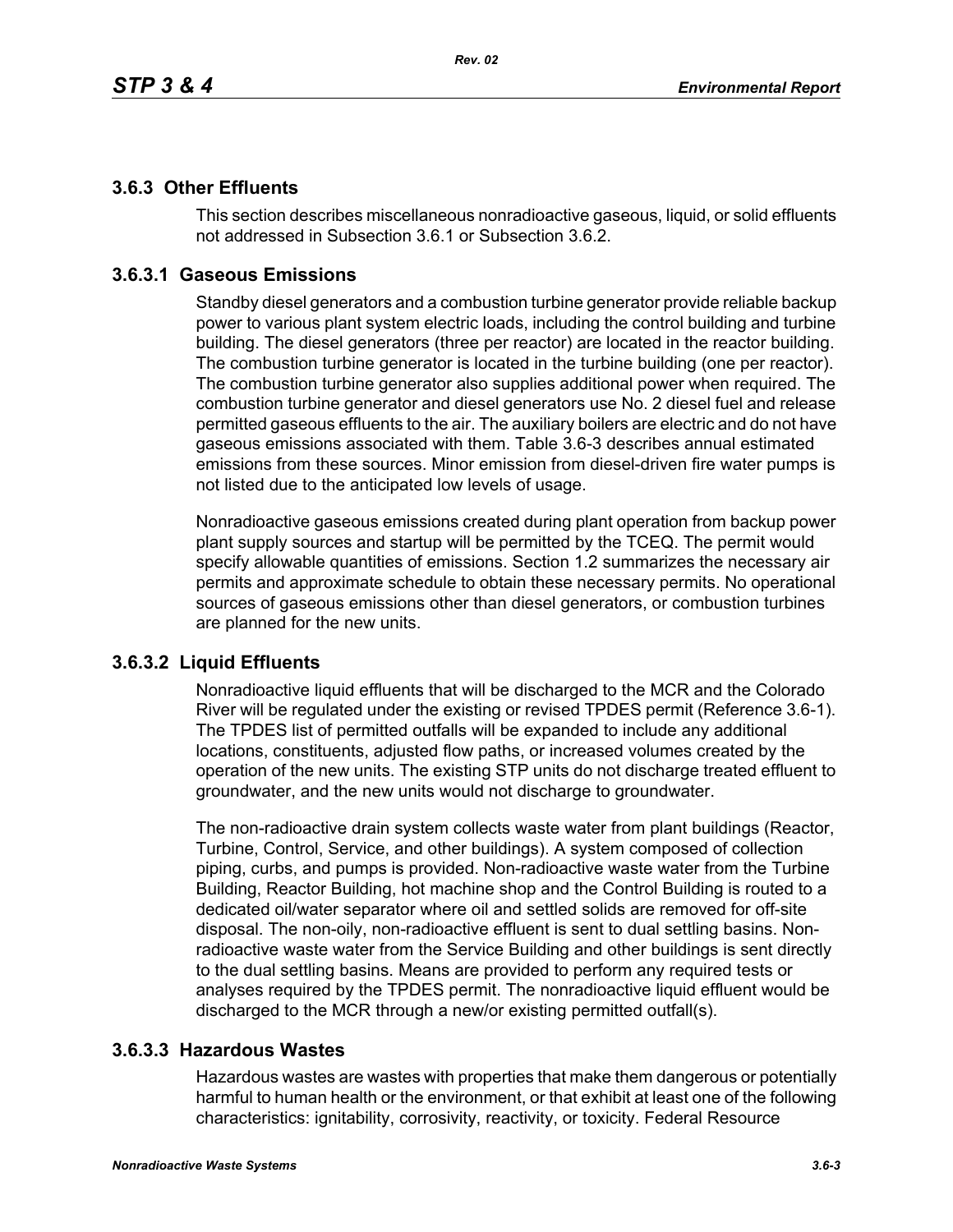Conservation and Recovery Act regulations govern the generation, treatment, storage, and disposal of hazardous wastes.

STP currently generates small quantities of hazardous wastes and has been classified as a small quantity generator. Wastes are stored temporarily (maximum of 180 days) on site and periodically disposed of at a permitted disposal facility. All hazardous wastes activities are performed in compliance with federal regulations and STPNOC waste-handling procedures. STPNOC has procedures in place to minimize the impact in the unlikely event of a hazardous waste spill. The treatment, storage, and disposal of wastes generated by construction and operation of STP 3 & 4 would be managed as current wastes are managed at STP 1 & 2. The status of STP as a small quantity generator would be revised, if necessary, based on any additional waste generated from STP 3 & 4.

### **3.6.3.4 Mixed Wastes**

Mixed waste contains hazardous waste and a low-level radioactive source, special nuclear material, or byproduct material. Federal regulations governing generation, management, handling, storage, treatment, disposal, and protection requirements associated with these wastes are contained in the Code of Federal Regulations, Title 10 (Energy) and Title 40 (Environmental Protection Agency). Mixed waste is generated during routine maintenance activities, refueling outages, health protection activities, and radiochemical laboratory practices. Few disposal facilities are permitted to accept mixed wastes. Therefore, waste minimization is critical. STPNOC employs a comprehensive expendable material control program that includes measures to minimize the creation of mixed waste.

Through aggressive waste minimization procedures and techniques, STP 1 & 2 has not generated mixed wastes for several years. The treatment, storage, and disposal of mixed wastes, if any, generated by STP 3 & 4 would be managed in the same manner as is currently done for STP 1 & 2.

### **3.6.3.5 Liquid and Solid Effluents**

Nonradioactive solid wastes include typical industrial wastes such as metal, wood, and paper, as well as process wastes such as nonradioactive resins and sludge. STPNOC ships waste oil, grease, electrohydraulic fluid, adhesives, liquid paint, and solvent for fuel blending and thermal energy recovery. Used oils, diesel fuel, and anti-freeze solutions are sent to a recycling vendor for reprocessing. Lead-acid batteries are returned, when possible, to the original manufacturer for recycling or are shipped to a registered battery recycler. In addition, STPNOC has an active paper and scrap metal recycling program.

Nonradioactive solid waste that cannot be shipped for recycling is shipped for disposal. Municipal-type waste is transported to an offsite landfill. Construction-related noncombustible, inert debris, may be placed in the onsite landfill in accordance with TCEQ regulations, or alternatively, disposed of offsite at a licensed facility. STPNOC would apply similar waste management practices for STP 3 & 4.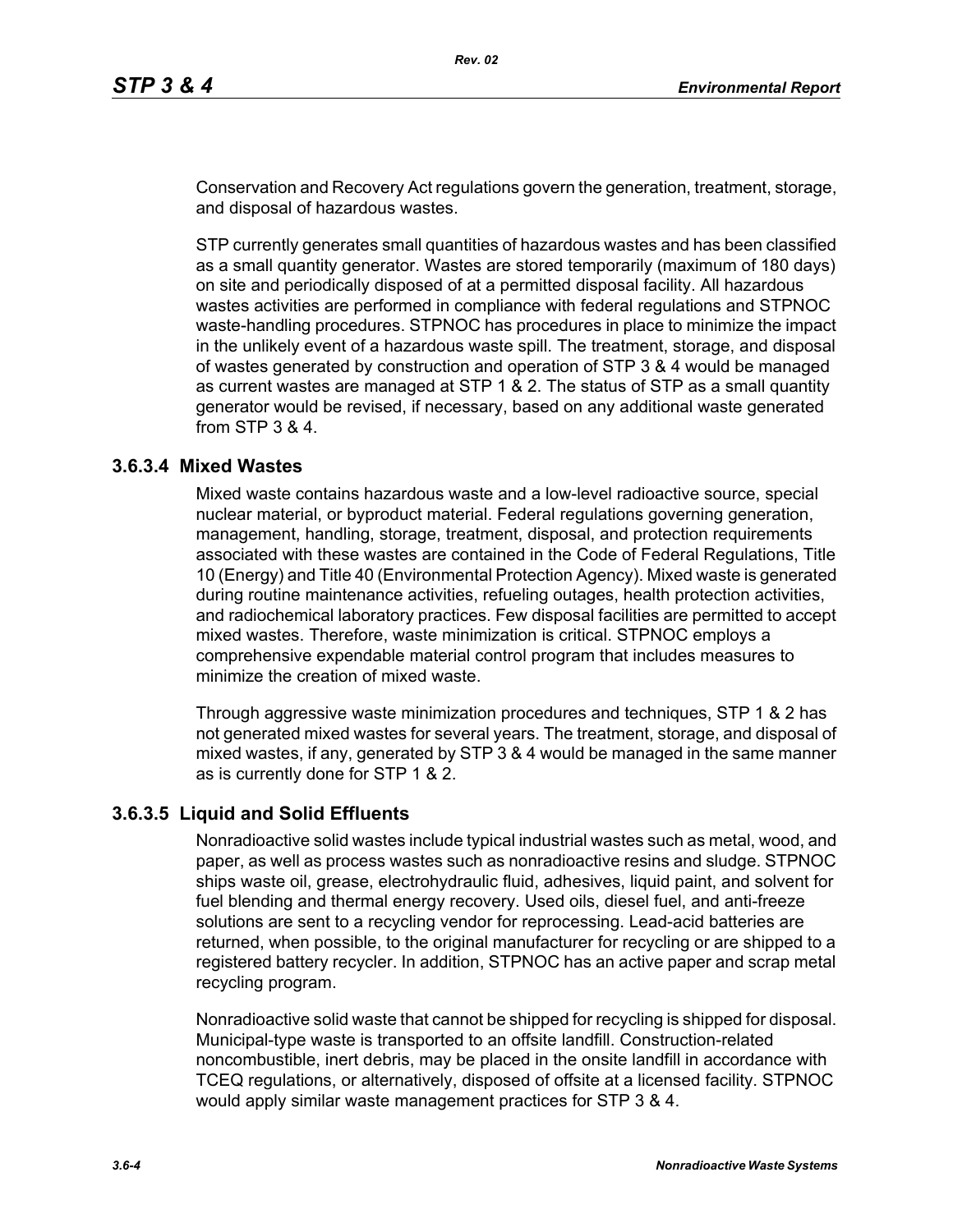### **3.6.4 References**

- 3.6-1 "(TCEQ 2005) Texas Commission on Environmental Quality, Permit to Discharge Wastes under provisions of Section 402 of the Clean Water Act and Chapter 26 of the Texas Water Code – Permit No. WQ0001908000, Texas Pollutant Discharge Elimination System (TPDES)" Austin, Texas, Reissued July 21, 2005 (Expiration date 12/01/09).
- 3.6-2 "(TCEQ 2003) Texas Commission on Environmental Quality, Permit to Land Apply Sewage Sludge under provisions of Chapter 26 of the Texas Water Code, Chapter 361 of Health and Safety Code, and Chapter 312 of Texas Administrative Code– Permit No. 04523," Austin, Texas, August 29, 2003.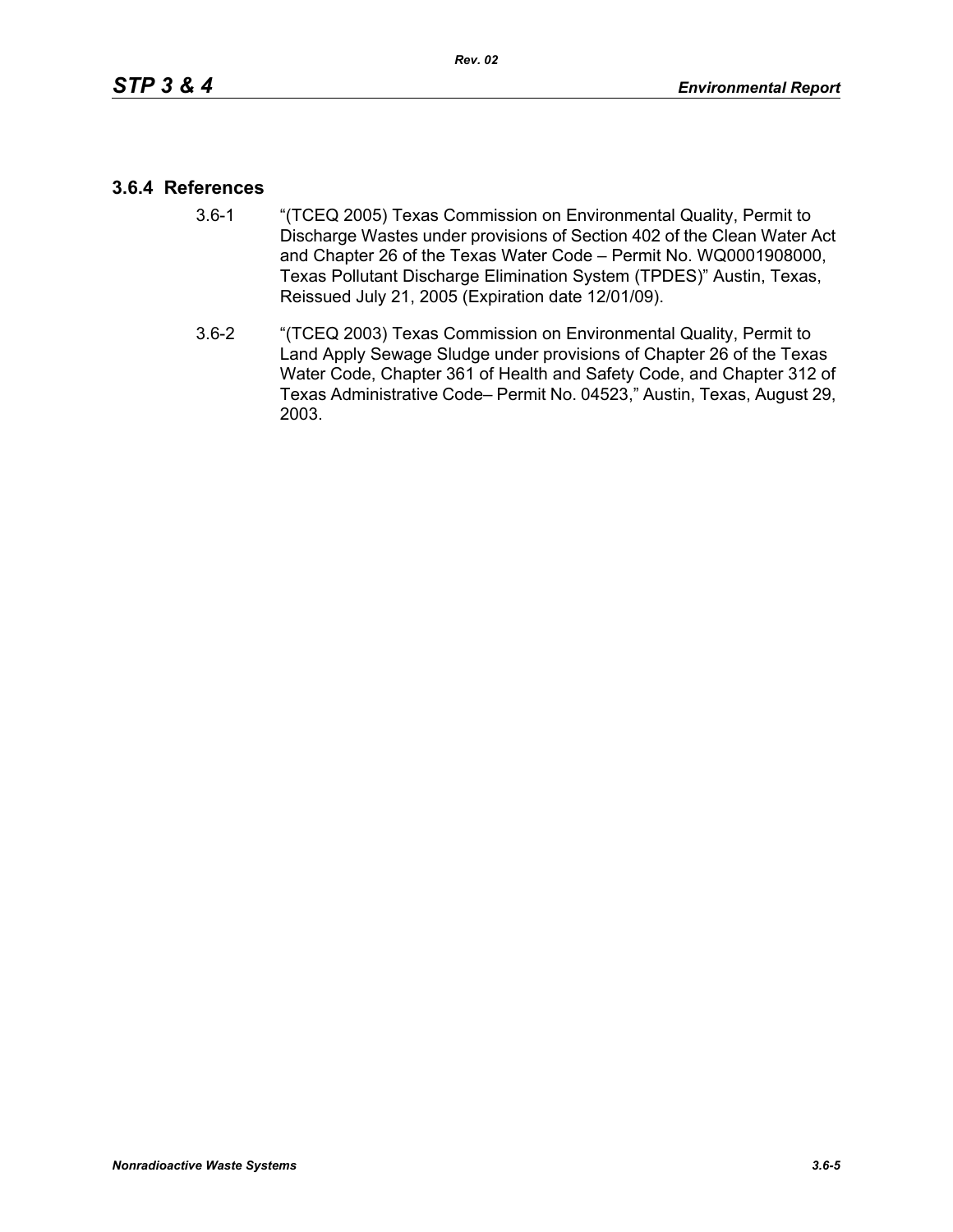# **Table 3.6-1 Potential Water Treatment Chemicals for STP Units 3 & 4 [1]**

| Ammonium bisulfite          | Molluscide (quaternary amine) |
|-----------------------------|-------------------------------|
| Antifoam                    | Phosphate                     |
| Biocide (Sodium Bromide)    | Polymers                      |
| Boric Acid                  | Sodium bisulfite              |
| Calcium hypochlorite        | Sodium chloride               |
| Coagulant                   | Sodium Hydroxide              |
| <b>Corrosion Inhibitors</b> | Sodium Hypochlorite           |
| (Ethanolamine, sodium       | Sulfuric Acid                 |
| metaborate, sodium nitrite) | Tolytriazole                  |
| Dispersant                  | Zinc                          |
| Hydrazine                   |                               |
| Lithium Hydroxide           |                               |

Source: STP Units 1 & 2

[1] Based on chemicals now used in STP 1 & 2. This list is representative, not definitive.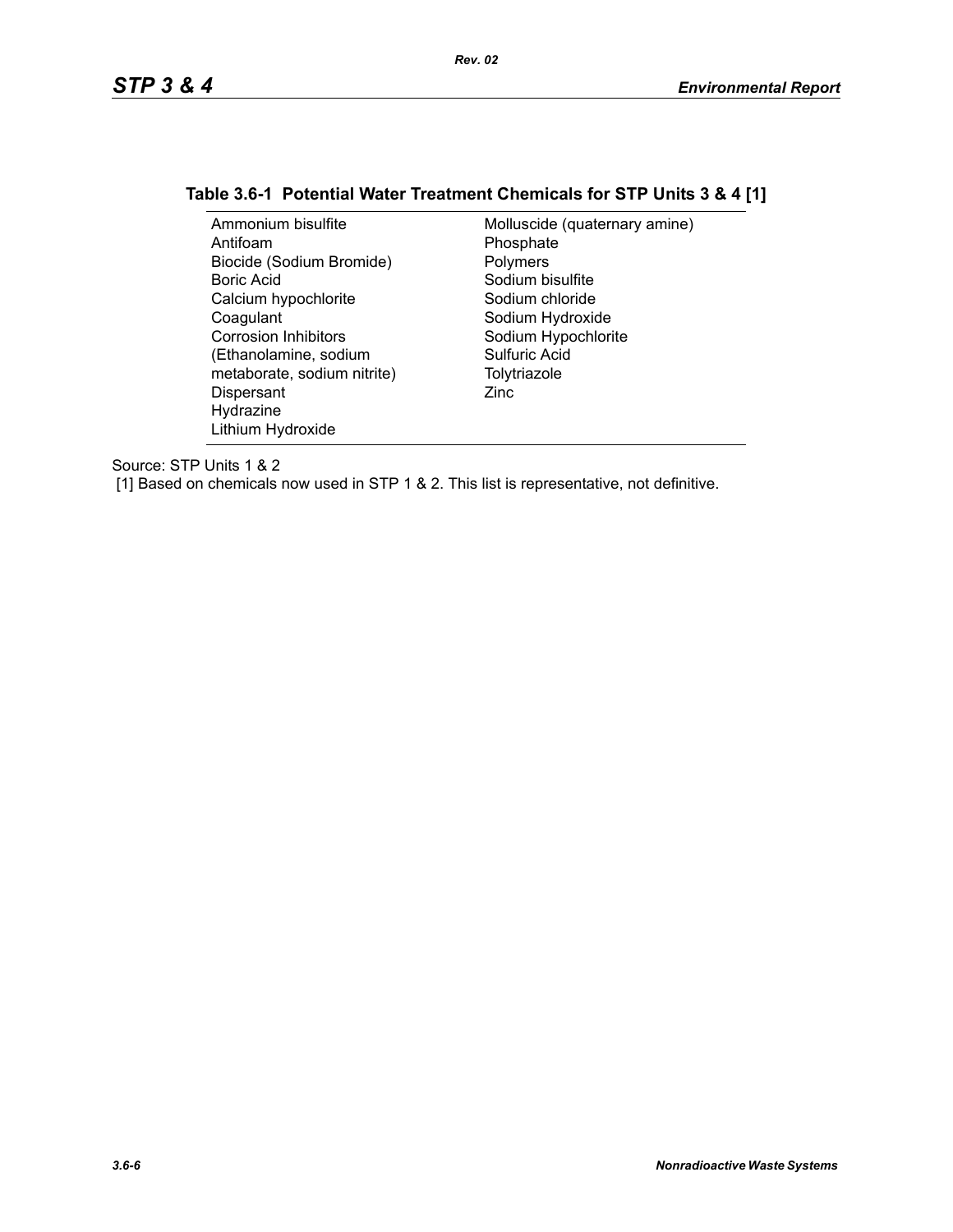|                                            | <b>Limitation (units)</b>           |                      |
|--------------------------------------------|-------------------------------------|----------------------|
| <b>Parameter</b>                           | <b>Daily Average</b>                | <b>Daily Maximum</b> |
| Flow (limits apply to<br>Outfall 001 only) | 144 (MGD)                           | 200 (MGD)            |
| рH                                         | $6.0 - 9.0$ (s.u.)                  | $6.0 - 9.0$ (s.u.)   |
| Temperature                                | 95 (°F)                             | 97 (°F)              |
| Total residual chlorine                    | NA.                                 | $0.05$ (mg/l)        |
| Total suspended solids                     | 30 (mg/l)                           | 100 (mg/l)           |
| Total suspended solids<br>(sanitary only)  | 20 (mg/l)                           | 45 (mg/l)            |
| Total residual chlorine<br>(sanitary only) | 1 (mg/l) (minimum after<br>20 min.) | NA                   |
| Oil and grease                             | 15 (mg/l)                           | 20 (mg/l)            |
| Biological oxygen<br>demand (5-day)        | 20 (mg/l)                           | 45 (mg/l)            |
| Iron, total                                | $1$ (mg/l)                          | $1$ (mg/l)           |
| Copper, total                              | $0.5$ (mg/l)                        | $1$ (mg/l)           |

#### **Table 3.6-2 TPDES Permit Effluent Limitations for STP Plant Effluent Discharges [1]**

MGD – million gallons per day

s.u. – standard units

NA – not applicable

mg/l – milligrams per liter

Outfall 001 is the only permitted outfall that does not discharge to the MCR. The monitoring requirements for Outfall 001 include flow (outfall discharge and Colorado River flow, temperature, pH, and total residual chlorine).

[1] Currently permitted limitations for STP 1 & 2. These limits are anticipated for STP 3 & 4.

Source: Reference 3.6-1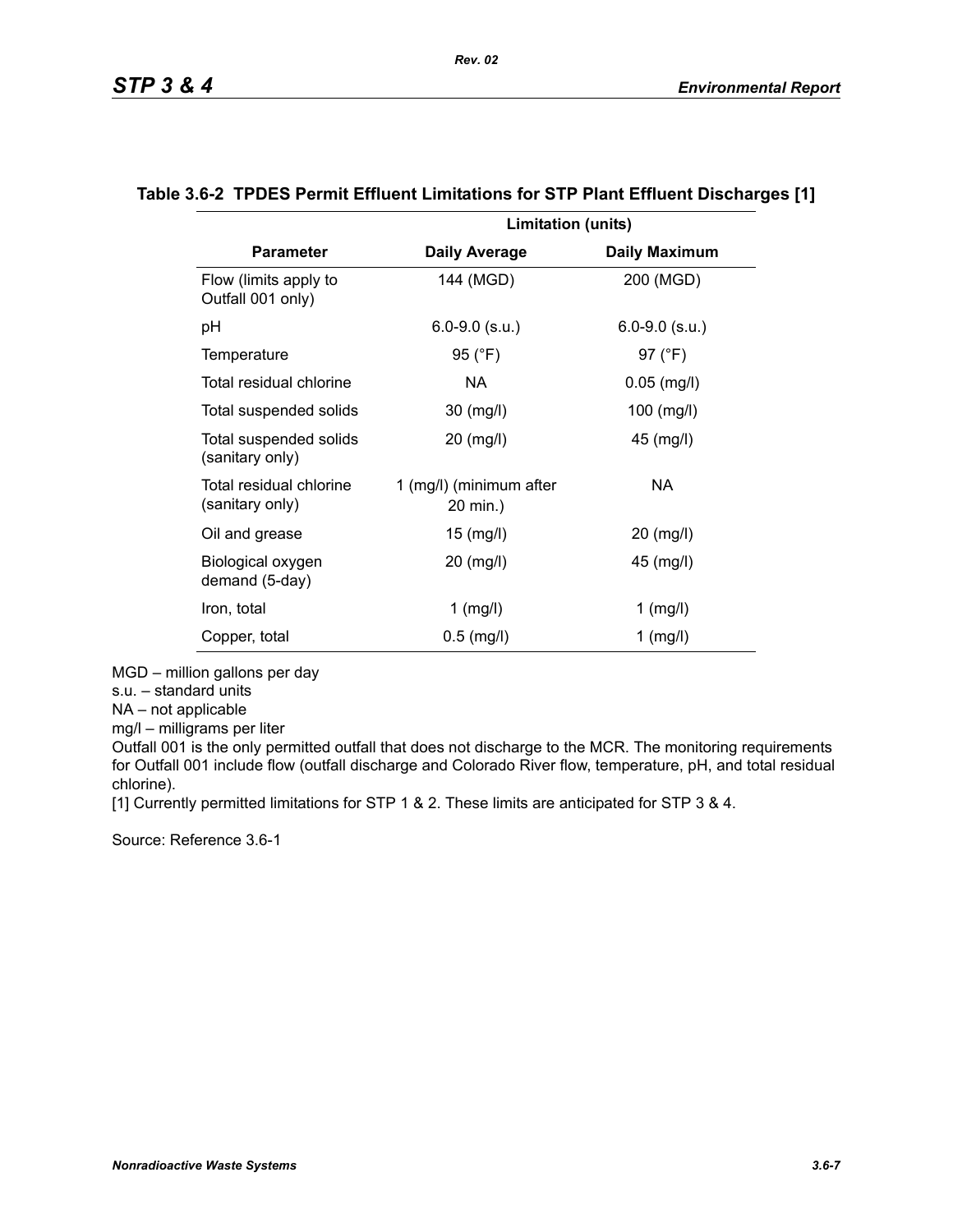### **Table 3.6-3 Annual Emissions (lbs/year) from Diesel Generators, and Combustion Turbine Associated with One ABWR Reactor**

*Rev. 02*

| <b>Pollutant</b><br><b>Discharged</b> | <b>Diesel Generators</b><br>(Ibs/year) [1] | <b>Combustion</b><br>Turbine (Ibs/year)<br>[2] |
|---------------------------------------|--------------------------------------------|------------------------------------------------|
| <b>Particulates</b>                   | 1,230                                      | 22                                             |
| <b>Sulfur Oxides</b>                  | 4,608                                      | 1,912                                          |
| Carbon Monoxide                       | 4,600                                      | 912                                            |
| Hydrocarbons                          | 3,070                                      | 58                                             |
| Nitrogen Oxides                       | 28,968                                     | 2.016                                          |

[1] Emissions based on 4 hrs/month operation duration

[2] Emissions based on 4 hrs/month operation duration